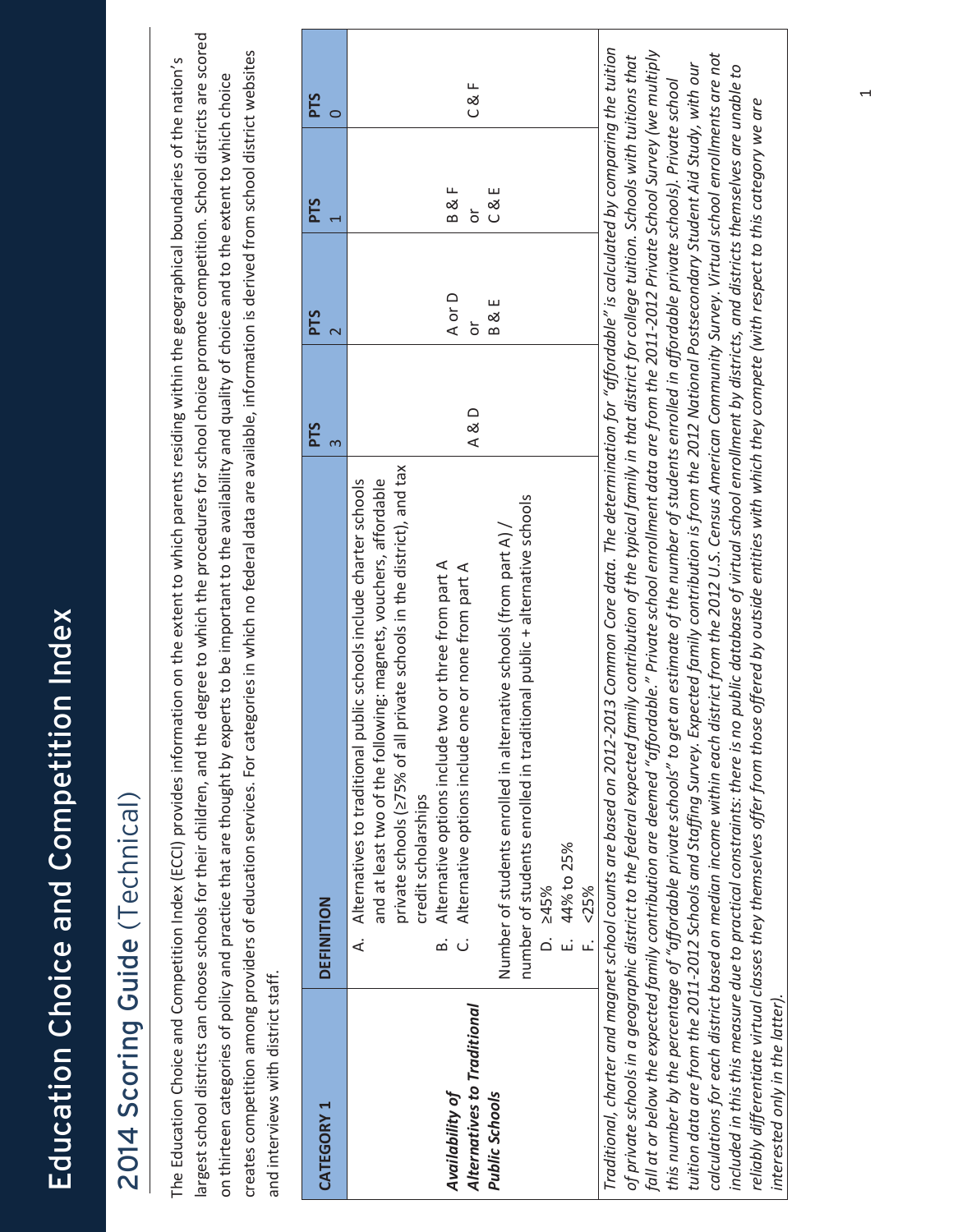| <b>CATEGORY 2</b>                | DEFINITION                                                                                                                                                                                                                                                                                                                | <b>PTS</b> | <b>PTS</b>           | <b>PTS</b> | <b>PTS</b> |
|----------------------------------|---------------------------------------------------------------------------------------------------------------------------------------------------------------------------------------------------------------------------------------------------------------------------------------------------------------------------|------------|----------------------|------------|------------|
| Accessibility of Virtual Courses | B) At least 2% of the total student population is enrolled in at least<br>A) Publicly available policies allow students to enroll in a variety of<br>virtual courses that count towards graduation or matriculation<br>C) Courses are free or of minimal cost to students/families<br>one virtual course                  | ₹          | C<br>≪<br>A & B<br>ă | A or B     | None       |
| district.                        | Student enrollment numbers are provided to us by each school district and capture only the students who access virtual courses through the auspices of the<br>The numerator for B is the number of individual students who take at least one virtual course for credit. The denominator is the total district enrollment. |            |                      |            |            |

|                                        |                                                                                                                                 | <b>PTS</b> | <b>PTS</b>                 | <b>PTS</b> | <b>PTS</b> |
|----------------------------------------|---------------------------------------------------------------------------------------------------------------------------------|------------|----------------------------|------------|------------|
| <b>CATEGORY 3</b>                      | <b>DEFINITION</b>                                                                                                               |            |                            |            |            |
| Popularity of Schools Reflected in     | of weighted student funding/fair funding in<br>A) Clear definition                                                              |            |                            |            |            |
| Funding                                | district documents where funds follow students to schools and                                                                   |            |                            |            |            |
| (A district can only receive credit if | differ based on student needs (i.e., special education, ELL, etc.)                                                              |            |                            |            |            |
| its own funds are involved - no        | At least 75% of a district's operating budget is allocated through<br>$\frac{1}{1}$                                             | $A$ & B    | $\triangle$ $\&$ $\subset$ |            | None       |
| credit is given for mandated           | the weighted student funding formula                                                                                            |            |                            |            |            |
| allocations of state and federal       | C) At least 50% of a district's operating budget is allocated through                                                           |            |                            |            |            |
| funds)                                 | the weighted student funding formula                                                                                            |            |                            |            |            |
|                                        | Measure is derived from our analysis of published materials on individual district websites and interviews with district staff. |            |                            |            |            |
|                                        |                                                                                                                                 |            |                            |            |            |

| <b>CATEGORY 4</b>                                                              | DEFINITION                                                                                                                                                                                                                                                                                                                                                        | <b>PTS</b> | <b>PTS</b> | <b>PTS</b> | <b>PTS</b> |
|--------------------------------------------------------------------------------|-------------------------------------------------------------------------------------------------------------------------------------------------------------------------------------------------------------------------------------------------------------------------------------------------------------------------------------------------------------------|------------|------------|------------|------------|
| <b>Enrollment Due to Parental Choice</b><br>Closures of Schools with Declining | A) Published policy citing low or declining enrollment as a reason for<br>number of the district's schools in the last five years or has closed<br>District has closed schools that represent 3% or more of the total<br>at least 10 schools due to unpopularity as evidenced by low<br>closing or restructuring unpopular schools<br>enrollment<br>$\widehat{B}$ |            | ≃          | ⋖          | None       |
|                                                                                | Measure is derived from our analysis of published materials on individual district websites and interviews with district staff.                                                                                                                                                                                                                                   |            |            |            |            |

 $\sim$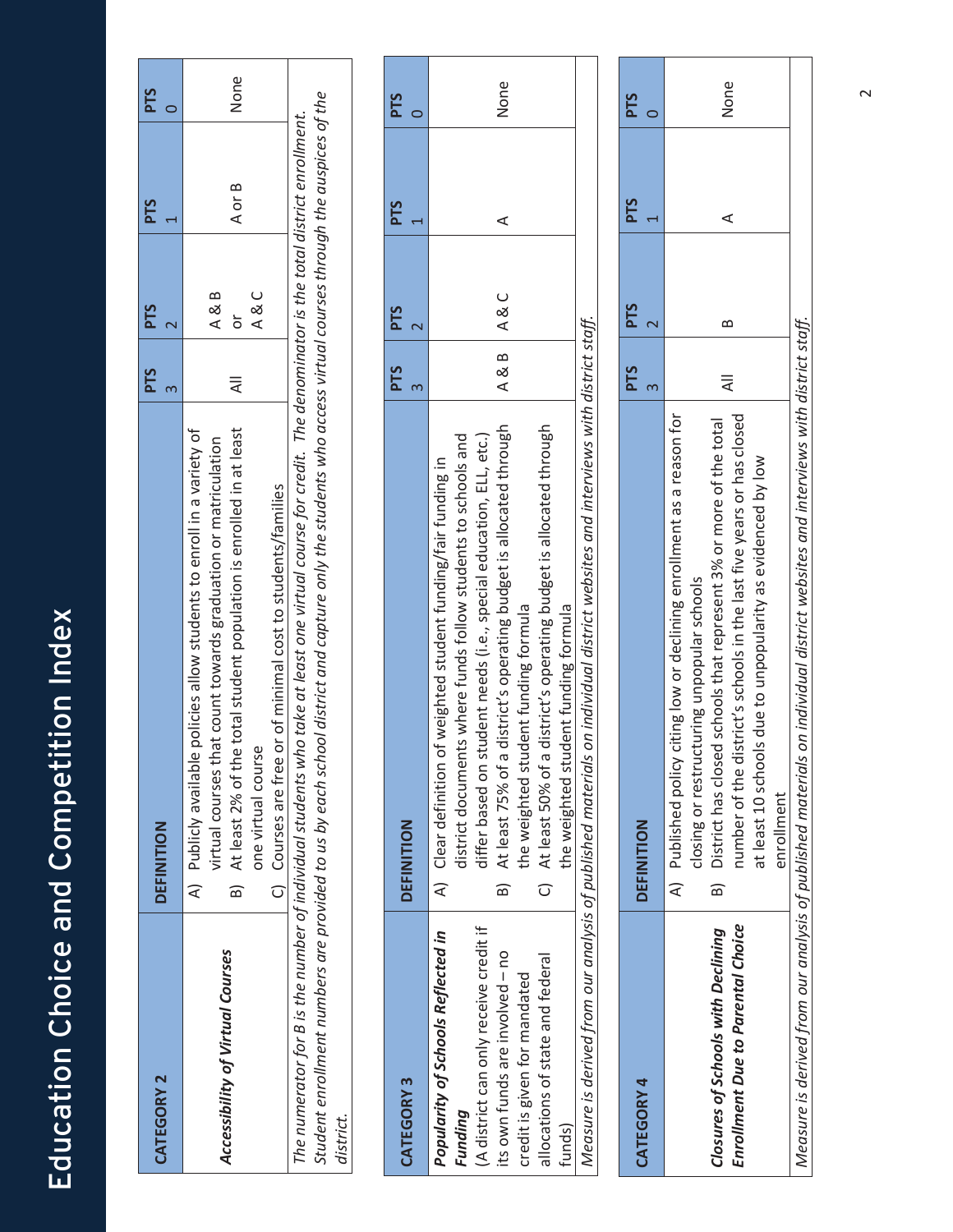|                                                               |                                                                                                                                                                                                                                                                                                                                                                                                                                                                                                                                                                                                                                                                                                                                                                                                                                                                                                                                                                                                                                                                                                                                                                                                                                                                                                                                                                                                                                                                                                                                               | <b>PTS</b>                                                    |                   |                                                                                   | <b>PTS</b> |               |
|---------------------------------------------------------------|-----------------------------------------------------------------------------------------------------------------------------------------------------------------------------------------------------------------------------------------------------------------------------------------------------------------------------------------------------------------------------------------------------------------------------------------------------------------------------------------------------------------------------------------------------------------------------------------------------------------------------------------------------------------------------------------------------------------------------------------------------------------------------------------------------------------------------------------------------------------------------------------------------------------------------------------------------------------------------------------------------------------------------------------------------------------------------------------------------------------------------------------------------------------------------------------------------------------------------------------------------------------------------------------------------------------------------------------------------------------------------------------------------------------------------------------------------------------------------------------------------------------------------------------------|---------------------------------------------------------------|-------------------|-----------------------------------------------------------------------------------|------------|---------------|
| CATEGORY 5                                                    | DEFINITION                                                                                                                                                                                                                                                                                                                                                                                                                                                                                                                                                                                                                                                                                                                                                                                                                                                                                                                                                                                                                                                                                                                                                                                                                                                                                                                                                                                                                                                                                                                                    | 4                                                             | PTS<br>$\infty$   | PTS                                                                               |            | $\frac{1}{2}$ |
| Degree of Choice and Fairness in<br><b>School Assignment</b>  | Students receive a default school assignment based on<br>geographical attendance zone is impossible or difficult<br>a geographical attendance zone but parents can easily<br>preferential admissions, e.g., magnets, maximizes the<br>Assignment to oversubscribed schools that engage in<br>engage in preferential admissions maximizes parental<br>engage in preferential admission is by a lottery that is<br>preference through computer algorithms that rely on<br>carried out separately for each school without regard<br>Assignment to oversubscribed schools that engage in<br>process that does not take parental preferences into<br>match between school preferences for students and<br>Assignment to oversubscribed schools that do not<br>Assignment to oversubscribed schools that do not<br>application process in which parents express their<br>schools that carry out preferential admissions is<br>parent preferences for schools (the presence of<br>preferential admission is through a competitive<br>preferences (rather than through geographical<br>parents' rank ordering of their desired school<br>to parental preferences for other schools **<br>Students are assigned to schools through an<br>express their preferences for other schools*<br>Assignment to schools out of the students'<br>necessary for C to be relevant)<br>attendance zones)<br>assignments<br>account<br>$\widehat{\sigma}$<br>$\widehat{\triangle}$<br>$\widehat{\mathbf{B}}$<br>ব<br>$\widehat{\cup}$<br>$\widehat{\mathbb{E}}$<br>E | D or A &<br>A&C&<br>D (with<br>N/A on<br>$\widehat{\bigcirc}$ | B&C&<br>$\supset$ | A&C&Eor<br><b>B&amp;C&amp;EOr</b><br>A&E&For<br>B & E (with<br>N/A on C<br>and F) | B&E&F      | O             |
|                                                               | qualify for part B. **Preferences for students whose siblings are already attending the school of choice, students who have previously attended the school, or<br>preferences." A district with a default assignment must allow students to apply without restrictions to any traditional public schools with available space to<br>*If a district requires students to meet restrictive requirements in order to transfer to another traditional public school parents cannot "easily express their<br>Measure is derived from our analysis of published materials on individual district websites and interviews with district staff.                                                                                                                                                                                                                                                                                                                                                                                                                                                                                                                                                                                                                                                                                                                                                                                                                                                                                                       |                                                               |                   |                                                                                   |            |               |
| students who live within the district boundaries are allowed. |                                                                                                                                                                                                                                                                                                                                                                                                                                                                                                                                                                                                                                                                                                                                                                                                                                                                                                                                                                                                                                                                                                                                                                                                                                                                                                                                                                                                                                                                                                                                               |                                                               |                   |                                                                                   |            |               |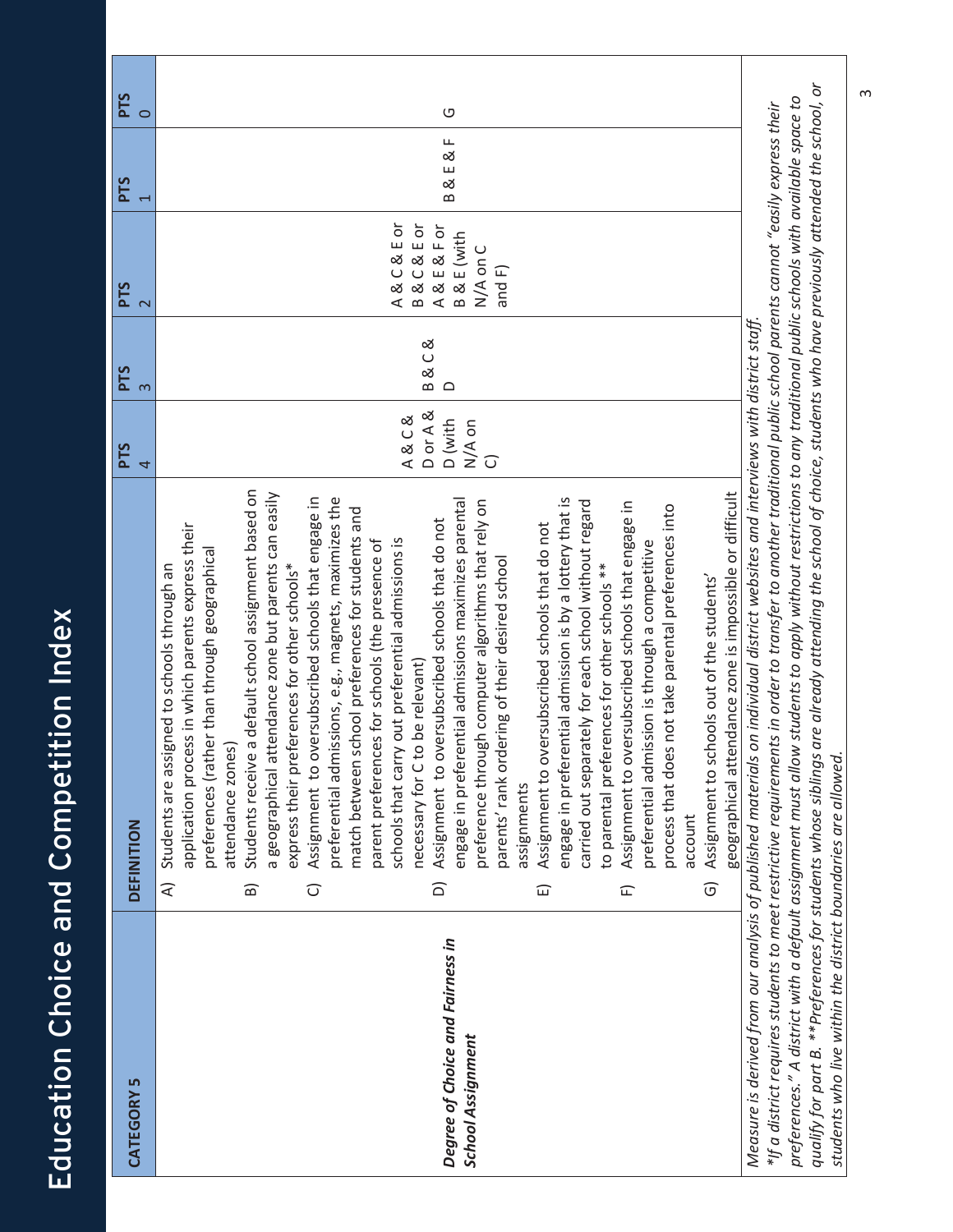| <b>CATEGORY 6</b>                                                                                                      | DEFINITION                                                                                                                                                                                                                                                                                                                                                                                                                                          | <b>PTS</b> |          | <b>PTS</b> | <b>PTS</b> | <b>PTS</b> |
|------------------------------------------------------------------------------------------------------------------------|-----------------------------------------------------------------------------------------------------------------------------------------------------------------------------------------------------------------------------------------------------------------------------------------------------------------------------------------------------------------------------------------------------------------------------------------------------|------------|----------|------------|------------|------------|
| Common Application for All<br>District Schools                                                                         | B) A common application for all public schools within a district's<br>boundaries, including magnet and charter schools (if charter<br>A) A common application for all regular public schools within a<br>not have default geographical assignment<br>district's boundaries including magnet schools, but not<br>D) Different applications for different schools<br>schools are not present then A = B)<br>C) The district does<br>charters<br>zones |            | C<br>B & | C<br>≪     |            | None       |
| Measure is derived from our analysis of published materials<br>require an application they can only receive one point. | on individual district websites. If a district has default geographical attendance zones that do not                                                                                                                                                                                                                                                                                                                                                |            |          |            |            |            |

|                                                                                     |                                                                                                                                                                                                                                                                                                                                                                                                                                                                                                                                                                                                                                                   | <b>PTS</b> | <b>PTS</b> | PTS | PTS  |
|-------------------------------------------------------------------------------------|---------------------------------------------------------------------------------------------------------------------------------------------------------------------------------------------------------------------------------------------------------------------------------------------------------------------------------------------------------------------------------------------------------------------------------------------------------------------------------------------------------------------------------------------------------------------------------------------------------------------------------------------------|------------|------------|-----|------|
| CATEGORY 7                                                                          | DEFINITION                                                                                                                                                                                                                                                                                                                                                                                                                                                                                                                                                                                                                                        |            |            |     |      |
| Availability and Comparability<br>of Tax Credit Scholarship/<br><b>Voucher Data</b> | compared in terms of their performance because they either<br>Public and publicly supported private schools can be directly<br>assessment regimens that are normed and standardized and<br>student vouchers or tax credit scholarships are subject to an<br>participate in the same assessment regimen or different<br>C) Private schools supported with public funding engage in<br>assessment system with public reporting requirements<br>A) Private schools supported with public funding through<br>voluntary and idiosyncratic public reporting of student<br>thus directly comparable in terms of percentiles<br>progress<br>$\widehat{B}$ | A & B      | ⋖          |     | None |
|                                                                                     | Tax Credit and Voucher data are gathered from The Friedman Foundation's "The ABCs of School Choice" and state Department of Education websites. Publicly                                                                                                                                                                                                                                                                                                                                                                                                                                                                                          |            |            |     |      |
|                                                                                     | supported private schools must be present for A or B to be relevant and for "Availability and Comparability of Tax Credit Scholarship/Voucher Data" to count                                                                                                                                                                                                                                                                                                                                                                                                                                                                                      |            |            |     |      |

*towards*

*a*

*district's total score.*

4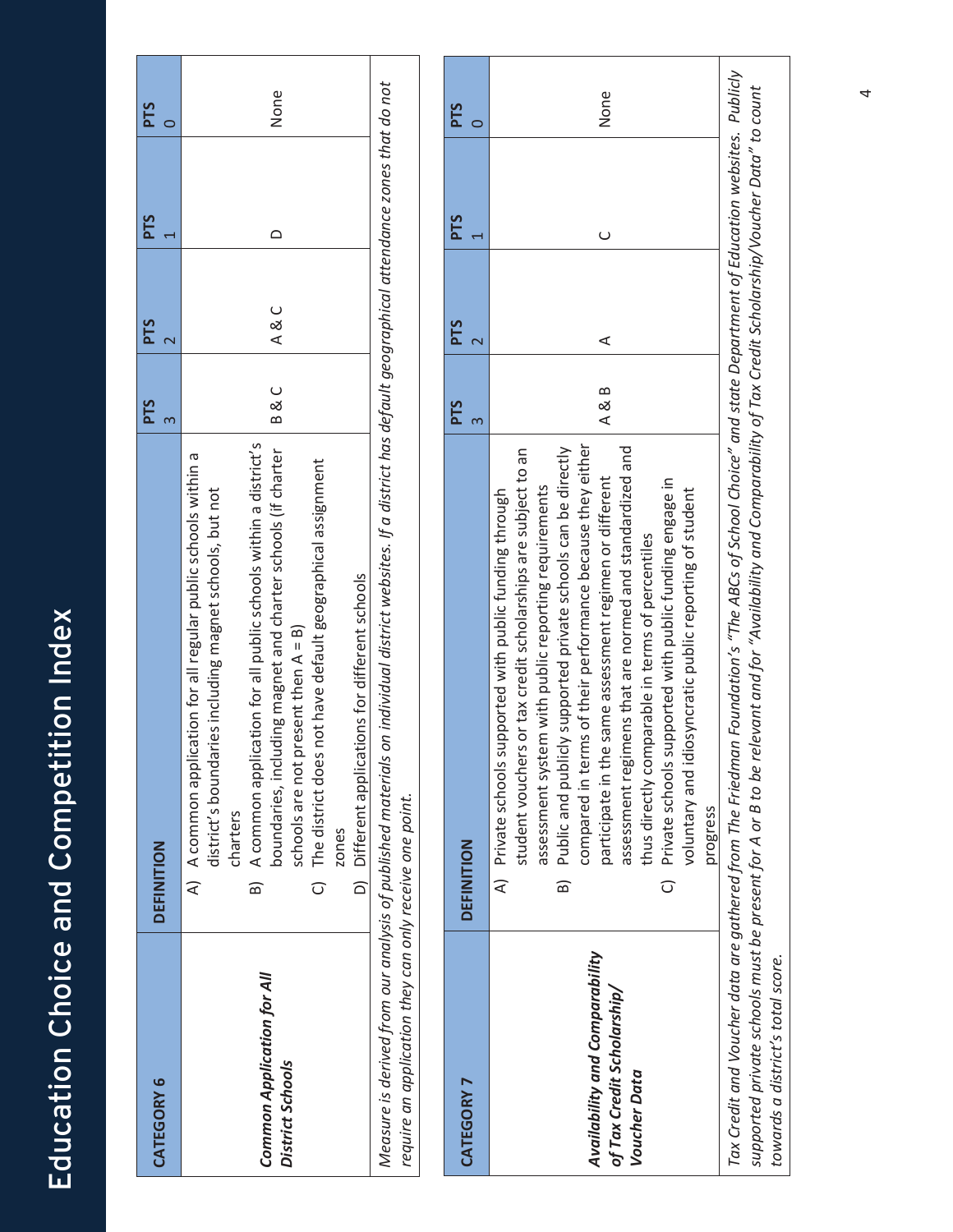| <b>CATEGORY 8</b>           | DEFINITION                                                                                        | <b>PTS</b> | <b>PTS</b> | <b>PTS</b> | PTS  |
|-----------------------------|---------------------------------------------------------------------------------------------------|------------|------------|------------|------|
|                             |                                                                                                   |            |            |            |      |
| Reporting of Student        | A) Student achievement gains are presented based on longitudinal data on                          |            |            |            | None |
| <b>Achievement Gains in</b> | academic growth of individual students                                                            |            |            |            |      |
| <b>Schools</b>              | B) Student achievement gains are presented based on longitudinal changes in                       | $A$ & B    |            |            |      |
|                             | school level means                                                                                |            |            |            |      |
|                             | described based only on cross-sectional achievement<br>C) School performance is o                 |            |            |            |      |
|                             | status for a given year                                                                           |            |            |            |      |
|                             | individual district websites.<br>Measure is derived from our analysis of published materials on i |            |            |            |      |

| <b>CATEGORY 9</b>                       | <b>DEFINITION</b> |                                                                                                                                                                                                                                                                                                                                                                                                                                                                                                                                                                                                                                                                                                                                                                                                                                                                                                                                                                | <b>PTS</b> | <b>PTS</b> | <b>PTS</b> | <b>PTS</b> |
|-----------------------------------------|-------------------|----------------------------------------------------------------------------------------------------------------------------------------------------------------------------------------------------------------------------------------------------------------------------------------------------------------------------------------------------------------------------------------------------------------------------------------------------------------------------------------------------------------------------------------------------------------------------------------------------------------------------------------------------------------------------------------------------------------------------------------------------------------------------------------------------------------------------------------------------------------------------------------------------------------------------------------------------------------|------------|------------|------------|------------|
| Accessible Online Choice<br>Information |                   | information unavailable to other parents that substantially advantages them<br>contextual variables and definitions that allow parents to weigh important<br>C) Information to support school choice by parents is complete (parents with<br>organized "at each level of the website so that it shows a clear and logical<br>previous experience with the school choice process or parents with more<br>presented in an uncluttered and relevant manner. "Clearly" is defined as<br>and includes performance data from the previous<br>performance information is clearly accessible and<br>access to informal networks of knowledgeable parents do not possess<br>B) Online resources provide a step by step choice process that includes<br>year during the time period in which parents exercise school choice<br>structure to typical users" on a parent, enrollment, or schools page<br>A) School choice-related<br>in the choice process)<br>information | ₹          | Two        | one        | None       |
|                                         |                   | Measure derived from our analysis of published materials on individual district websites.                                                                                                                                                                                                                                                                                                                                                                                                                                                                                                                                                                                                                                                                                                                                                                                                                                                                      |            |            |            |            |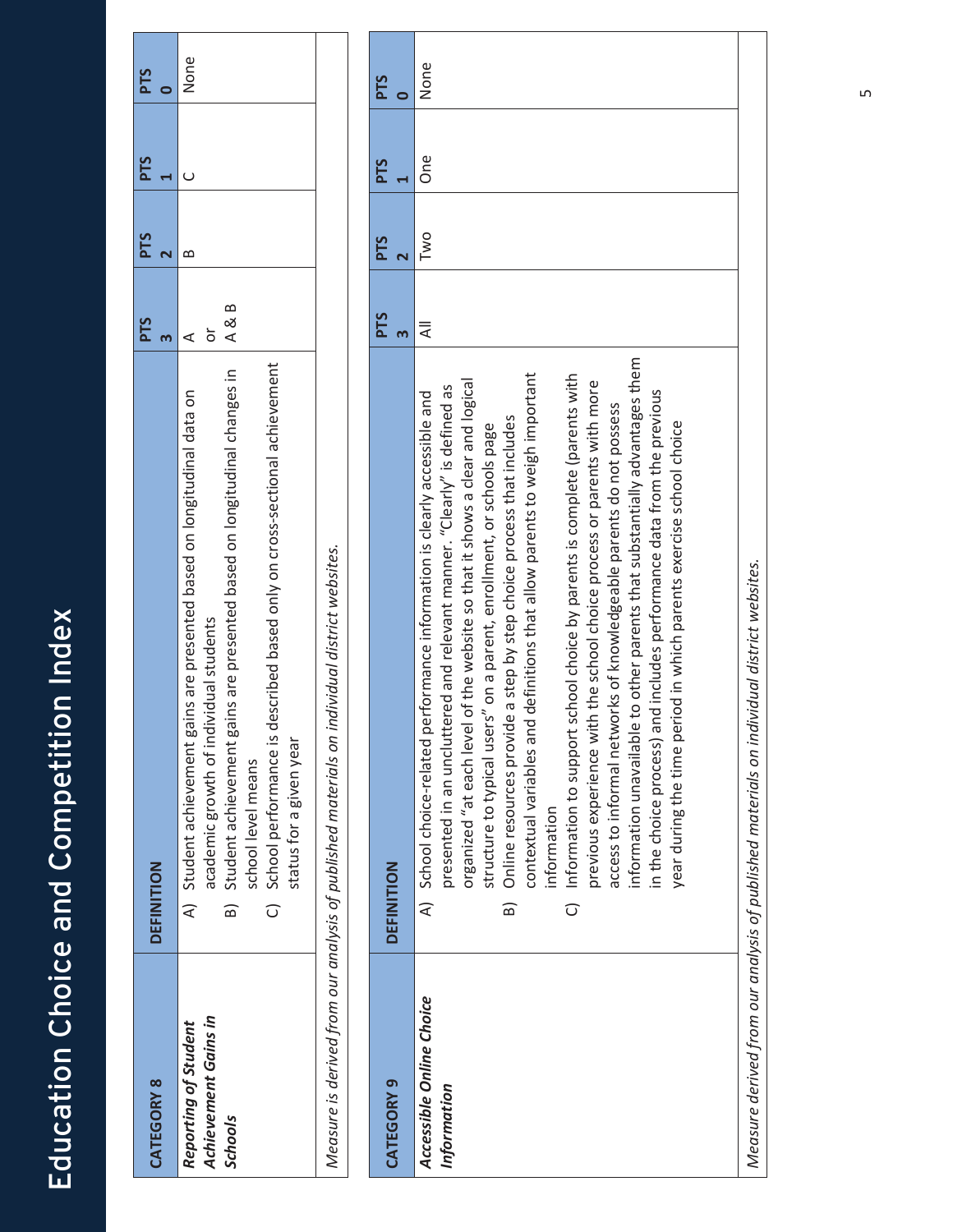| CATEGORY 10                                 | DEFINITION                                                                                                                                                                                                                                                                                                                                                                    | <b>PTS</b><br>3                                          | <b>PTS</b><br>$\overline{\mathsf{C}}$                  | <b>PTS</b>                                         | <b>PTS</b><br>$\circ$   |
|---------------------------------------------|-------------------------------------------------------------------------------------------------------------------------------------------------------------------------------------------------------------------------------------------------------------------------------------------------------------------------------------------------------------------------------|----------------------------------------------------------|--------------------------------------------------------|----------------------------------------------------|-------------------------|
|                                             | Information elements required under federal law are augmented with<br>additional performance information from categories including:                                                                                                                                                                                                                                           |                                                          |                                                        |                                                    |                         |
|                                             | enrollment; parental satisfaction surveys; transfer-out rate for<br>A) School popularity (e.g., popularity as measured through open<br>students)                                                                                                                                                                                                                              |                                                          |                                                        |                                                    |                         |
|                                             | And;                                                                                                                                                                                                                                                                                                                                                                          |                                                          |                                                        |                                                    |                         |
| Relevant Online Student<br>Performance Data | assessments; availability of accelerated and advanced courses and<br>detention and disciplinary actions; gain scores on district-wide<br>levels of student participation and performance in advanced<br>1) Student characteristics (absentee rates for students; rates of<br>courses; and for high schools, graduation rates and college<br>enrollment and persistence rates) | categories;<br>A and four<br>or more<br>or five<br>other | categories;<br>categories<br>or four<br>A and<br>three | categories;<br>categories<br>A and two<br>or three | categories<br>Less than |
|                                             | 2) Teacher characteristics (e.g., percentage of inexperienced teachers;<br>absentee rates for teachers)                                                                                                                                                                                                                                                                       | categories<br>and not A                                  | and not A                                              | and not A                                          |                         |
|                                             | 3) Principal characteristics (e.g., tenure of principal; past performance<br>principal served)<br>of schools in which that                                                                                                                                                                                                                                                    |                                                          |                                                        |                                                    |                         |
|                                             | availability of extracurricular and afterschool programs; and annual<br>school expressed as per pupil expenditure)<br>4) Course offerings and resources (curriculum focus in key subjects;<br>operating budget of the                                                                                                                                                         |                                                          |                                                        |                                                    |                         |
|                                             | 5) Additional performance information includes charter schools                                                                                                                                                                                                                                                                                                                |                                                          |                                                        |                                                    |                         |

Education Choice and Competition Index

Education Choice and Competition Index

Measure is derived from our analysis of published materials on individual district websites. Only one type of data within an element is required for credit (i.e. if Measure is derived from our analysis of published materials on individual district websites. Only one type of data within an element is required for credit (i.e. if the percentage of inexperienced teachers is available but the absentee rate for teachers is not, the district still receives credit for part 2). the percentage of inexperienced teachers is available but the absentee rate for teachers is not, the district still receives credit for part 2).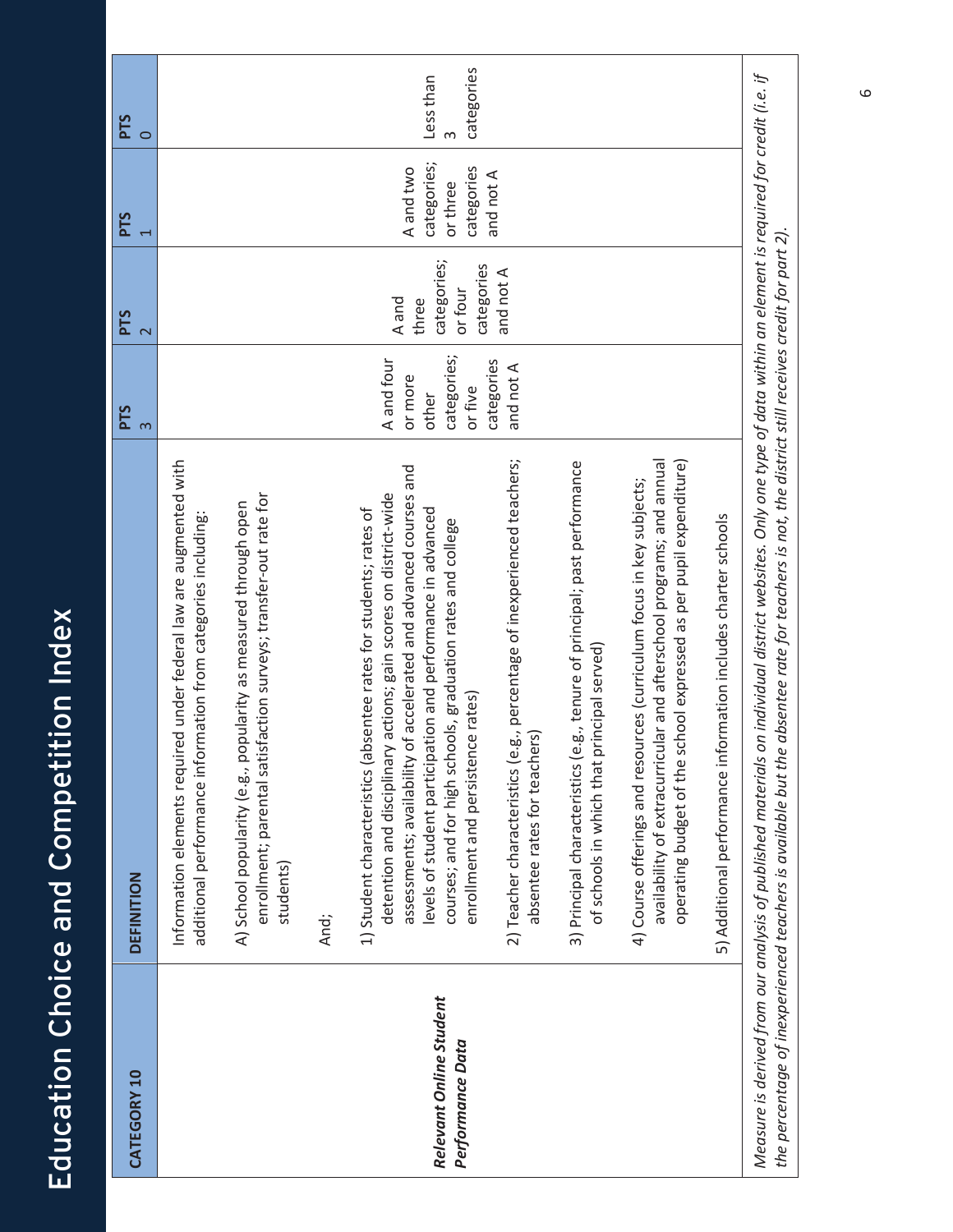| ∫<br>F<br>$\overline{\mathbf{)}}$                                                 |
|-----------------------------------------------------------------------------------|
|                                                                                   |
|                                                                                   |
|                                                                                   |
|                                                                                   |
| <u>Vication Choice and Compatition Indove</u><br>こりりつり<br>$\overline{\mathbf{C}}$ |

| CATEGORY 11                                                                                          | DEFINITION                                                                                                                                                                                                                                                                                                                                                                                                                                                                     | <b>PTS</b><br>m    | PTS<br>$\overline{\mathbf{C}}$        | <b>PTS</b>      | PTS<br>$\bullet$        |
|------------------------------------------------------------------------------------------------------|--------------------------------------------------------------------------------------------------------------------------------------------------------------------------------------------------------------------------------------------------------------------------------------------------------------------------------------------------------------------------------------------------------------------------------------------------------------------------------|--------------------|---------------------------------------|-----------------|-------------------------|
| Clear/Understandable Online<br>Performance Data                                                      | Provides performance information in graphical or tabular form<br>Provides text explanations providing parents enough<br>Allows for side-by-side comparison of schools<br>with minimal or confusing text explanations<br>erpret performance data<br>information to int<br>$\widehat{\mathcal{A}}$<br>$\widehat{\bigcirc}$<br>බ                                                                                                                                                  | A and B            | $\cup$<br>A or B                      |                 | None                    |
|                                                                                                      | Measure is derived from our analysis of published materials on individual district websites. "Enough" refers to information regarding terms, calculations, and<br>other explanations of performance data needed for a parent to be fully informed.                                                                                                                                                                                                                             |                    |                                       |                 |                         |
|                                                                                                      |                                                                                                                                                                                                                                                                                                                                                                                                                                                                                |                    |                                       |                 |                         |
| CATEGORY 12                                                                                          | DEFINITION                                                                                                                                                                                                                                                                                                                                                                                                                                                                     | <b>PTS</b><br>m    | <b>PTS</b>                            | <b>PTS</b>      | <b>PTS</b><br>$\bullet$ |
| Alternative/Choice Public<br>Transportation to<br><b>Schools</b>                                     | District subsidizes the cost of transportation to all public schools of<br>Students are provided transportation to any public school of their<br>strict borders on the same terms as for a district<br>traditional public schools of choice but excludes charter schools<br>District provides transportation or subsidizes transportation to<br>choice but parents bear substantial costs<br>choice within di<br>assigned school<br>₹<br>$\widehat{\bigcirc}$<br>ඛ             | ⋖                  | $\mathbf{\Omega}$                     | $\cup$          | None                    |
| Measure is derived from our analysis of published materials<br>25% of the total transportation cost. | on individual district websites and interviews with district staff. "Substantial costs" are more than                                                                                                                                                                                                                                                                                                                                                                          |                    |                                       |                 |                         |
| <b>CATEGORY 13</b>                                                                                   | <b>DEFINITION</b>                                                                                                                                                                                                                                                                                                                                                                                                                                                              | <b>PTS</b><br>3    | <b>PTS</b><br>$\overline{\mathbf{N}}$ | <b>PTS</b>      | <b>PTS</b>              |
| District School Quality Rating                                                                       | state distribution of schools in terms of the percentage of students scoring<br>calculated by averaging that school's performance<br>for all grade/subject combinations for which state assessment results are<br>District school quality is a measure of the performance of the average<br>presents the school's percentile ranking in the<br>public school within a district on state assessments. A score for each<br>available. That score re<br>school in the district is | rating<br>$7 - 10$ | rating<br>$4 - 6$                     | rating<br>$0-3$ | None                    |

 $\overline{r}$ 

proficient on the state assessments. District ratings are calculated by averaging the rating for each school in the district, weighted by the

proficient on the state assessments. District ratings are calculated by averaging the rating for each school in the district, weighted by the

number of students enrolled at the school

number of students enrolled at the school

*District quality ratings are based on district profiles from GreatSchools.org.*

District quality ratings are based on district profiles from GreatSchools.org.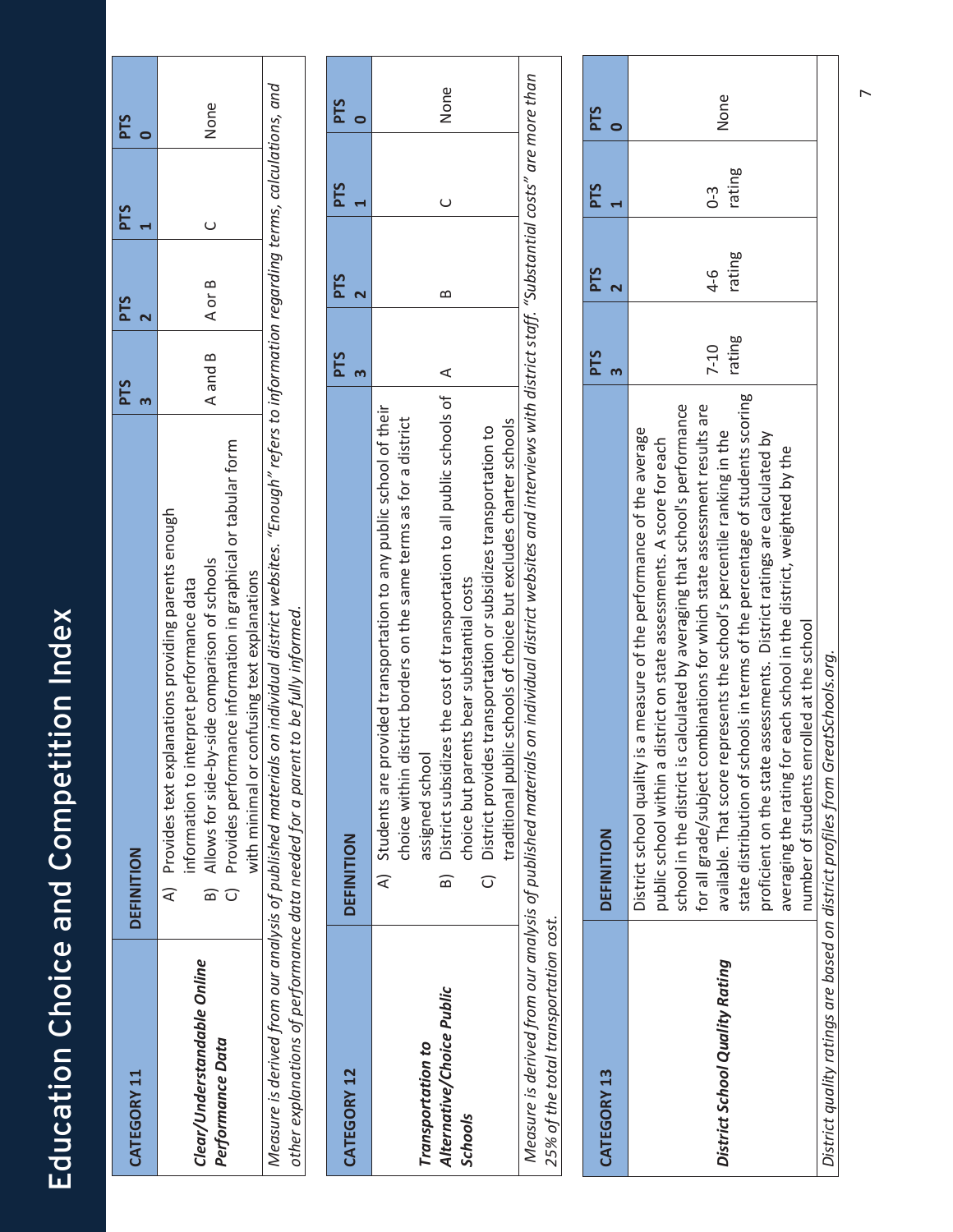#### **Overall Scoring:** *Overall Scoring:*

points received for that category. For three of the categories (Alternatives to Traditional Public Schools, Degree of Choice and Fairness in points received for that category. For three of the categories (Alternatives to Traditional Public Schools, Degree of Choice and Fairness in categories to school choice relative to the other categories. Category scores are summed over all the categories and divided by the total categories to school choice relative to the other categories. Category scores are summed over all the categories and divided by the total Districts receive points based on the number of criteria they meet in each category. The category score is the proportion of possible Districts receive points based on the number of criteria they meet in each category. The category score is the proportion of possible School Assignment, and Common Application for All District Schools), the proportion is doubled to reflect the importance of those School Assignment, and Common Application for All District Schools), the proportion is doubled to reflect the importance of those points available.<sup>1</sup> The resulting proportion is translated into a letter grade as follows: points available.<sup>1</sup> The resulting proportion is translated into a letter grade as follows:

| $-60 - 65$<br>$.50 - .54$<br>$-66 - 70$<br>.55-.59<br>$-45 - 49$<br>$.71 - .75$<br>$.40 - .44$<br>$.35 - .39$<br>> 75<br>$\frac{1}{2}$ ၀ ပါဝ<br>$\frac{1}{\mathbf{B}}$<br>മ $  \nabla  $<br>$\leq$ $\leq$ |  |
|-----------------------------------------------------------------------------------------------------------------------------------------------------------------------------------------------------------|--|
| & 35<br>LL.                                                                                                                                                                                               |  |

districts without scholarship-aided private school attendance— the scoring category "Availability and Comparability of Tax Credit Scholarship/Voucher Data" is not districts without scholarshipͲaided private school attendance— the scoring category "Availability and Comparability of Tax Credit Scholarship/Voucher Data" is not <sup>1</sup> 16 total points are available to districts in which students attend private schools with publicly funded scholarships, whereas only 15 total points are available to  $^\ast$  16 total points are available to districts in which students attend private schools with publicly funded scholarships, whereas only 15 total points are available to applicable in the latter case applicable in the latter case